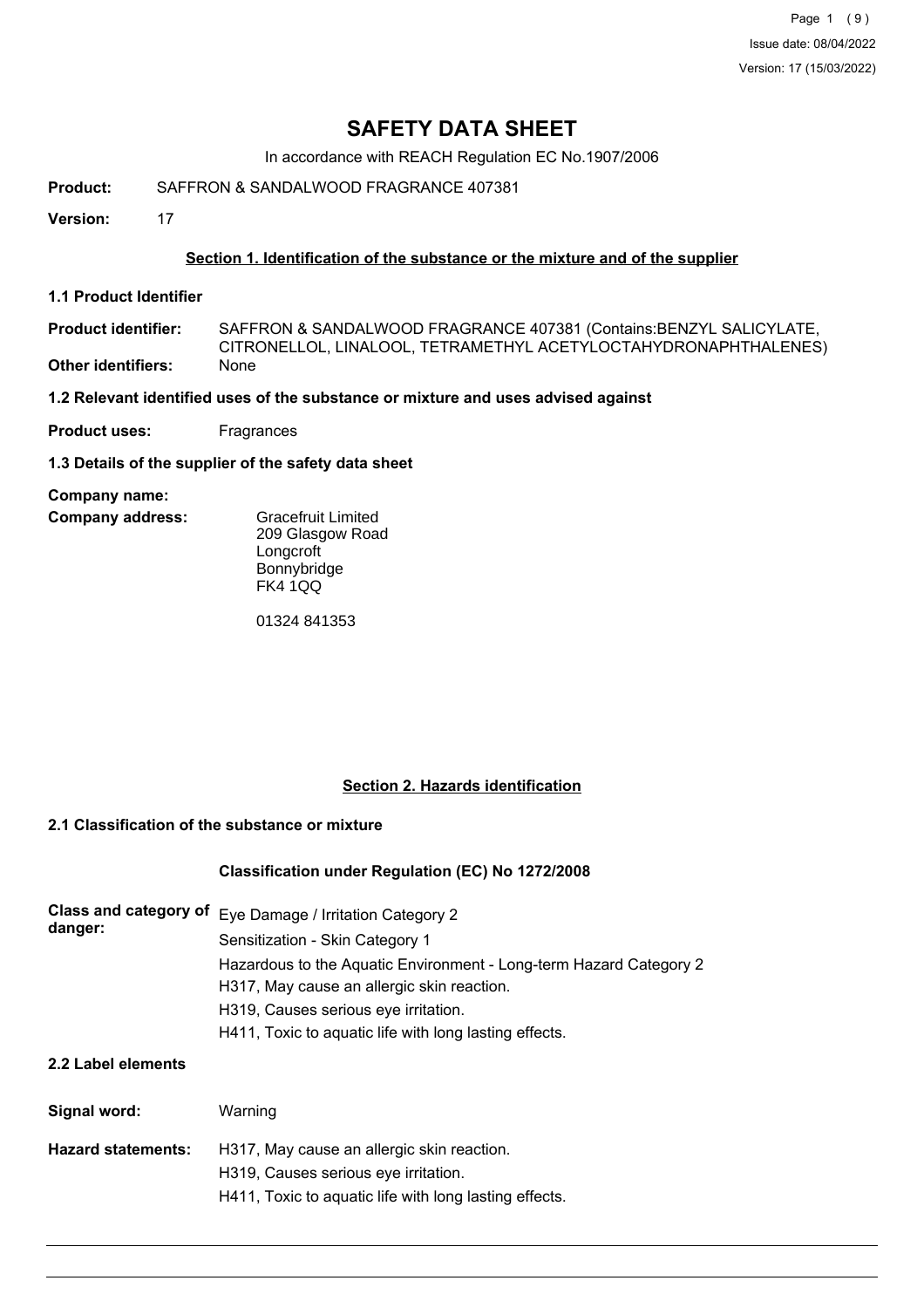# **SAFETY DATA SHEET**

In accordance with REACH Regulation EC No.1907/2006

| Product:                     | SAFFRON & SANDALWOOD FRAGRANCE 407381                                                                                                                                                                                                                                                                                        |
|------------------------------|------------------------------------------------------------------------------------------------------------------------------------------------------------------------------------------------------------------------------------------------------------------------------------------------------------------------------|
| <b>Version:</b>              | 17                                                                                                                                                                                                                                                                                                                           |
| Supplemental<br>Information: | EUH208, Contains (E)-1-(2,6,6-TRIMETHYL-1,3-CYCLOHEXADIEN-1-YL)-2-BUTEN-1-ONE,<br>3-(2H-1,3-BENZODIOXOL-5-YL)-2-METHYLPROPANAL, 4-(1-METHYLETHYL)-<br>CYCLOHEXANEMETHANOL, CITRAL, DIHYDRO PENTAMETHYLINDANONE (DPMI),<br>ETHYL LINALOOL, GERANIOL, HEXYL SALICYLATE, ISOLONGIFOLANONE. May produce<br>an allergic reaction. |
| <b>Precautionary</b>         | P261, Avoid breathing vapour or dust.                                                                                                                                                                                                                                                                                        |
| statements:                  | P264, Wash hands and other contacted skin thoroughly after handling.                                                                                                                                                                                                                                                         |
|                              | P272, Contaminated work clothing should not be allowed out of the workplace.                                                                                                                                                                                                                                                 |
|                              | P273, Avoid release to the environment.                                                                                                                                                                                                                                                                                      |
|                              | P280, Wear protective gloves/eye protection/face protection.                                                                                                                                                                                                                                                                 |
|                              | P302/352, IF ON SKIN: Wash with plenty of soap and water.                                                                                                                                                                                                                                                                    |
|                              | P305/351/338, IF IN EYES: Rinse cautiously with water for several minutes. Remove contact<br>lenses, if present and easy to do. Continue rinsing.<br>P333/313, If skin irritation or rash occurs: Get medical advice/attention.                                                                                              |
|                              | P337/313, If eye irritation persists: Get medical advice/attention.                                                                                                                                                                                                                                                          |
|                              | P363, Wash contaminated clothing before reuse.                                                                                                                                                                                                                                                                               |
|                              | P391, Collect spillage.                                                                                                                                                                                                                                                                                                      |
|                              | P501, Dispose of contents/container to approved disposal site, in accordance with local<br>regulations.                                                                                                                                                                                                                      |
| Pictograms:                  |                                                                                                                                                                                                                                                                                                                              |

**Other hazards:** Hydrocarbon Concentration %: 0.970%

## **Section 3. Composition / information on ingredients**

## **3.2 Mixtures**

### **Contains:**

| <b>Name</b>                                                                 | <b>CAS</b>                 | <b>EC</b>                                           | <b>REACH Registration</b><br>No. | $\frac{9}{6}$ | <b>Classification for</b><br>(CLP) 1272/2008 |
|-----------------------------------------------------------------------------|----------------------------|-----------------------------------------------------|----------------------------------|---------------|----------------------------------------------|
| <b>IBENZYL SALICYLATE</b>                                                   | 118-58-1                   | 204-262-9                                           |                                  | 5-<10%        | SS 1B-EH C3; H317-<br>H412 -                 |
| <b>ILINALOOL</b>                                                            | 78-70-6                    | 201-134-4                                           | 01-2119474016-42-xxxx            | $1 - 5%$      | SCI 2-EDI 2-SS 1B:<br>H315-H317-H319.-       |
| <b>IPHENETHYL</b><br><b>ALCOHOL</b>                                         | 60-12-8                    | 200-456-2                                           | 01-2119963921-31-xxxx            | $1 - 5%$      | ATO 4-EDI 2;H302-<br>H319.-                  |
| <b>OXACYCLOHEXADEC</b><br><b>IEN-2-ONE</b>                                  | 34902-57-3.<br>111879-80-2 | 422-320-3                                           | 01-0000016883-62-xxxx            | $1 - 5%$      | EH A1-EH C1;H410,-                           |
| <b>ITETRAMETHYL</b><br>IACETYLOCTAHYDRON 68155-66-8.<br><b>IAPHTHALENES</b> | 54464-57-2.<br>68155-67-9  | 259-174-3.<br>268-978-3.<br>268-979-9.<br>915-730-3 | 01-2119489989-04-xxxx            | $1 - 5%$      | SCI 2-SS 1B-EH C1;<br>H315-H317-H410.-       |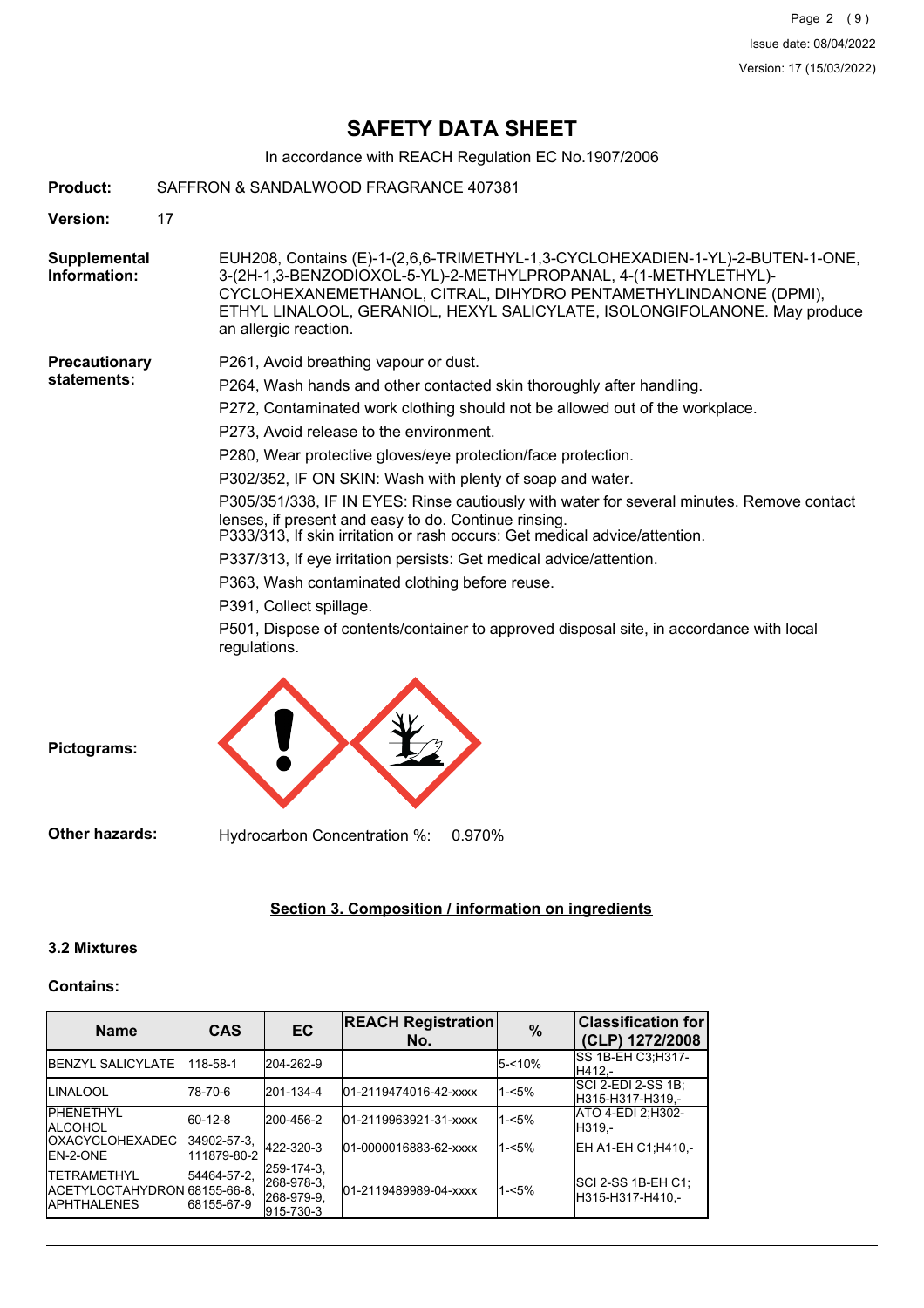Page 3 (9) Issue date: 08/04/2022 Version: 17 (15/03/2022)

# **SAFETY DATA SHEET**

In accordance with REACH Regulation EC No.1907/2006

## **Product:** SAFFRON & SANDALWOOD FRAGRANCE 407381

#### **Version:** 17

| <b>ICITRONELLOL</b>                                                          | 106-22-9                   | 203-375-0               | 01-2119453995-23-xxxx  | $1 - 5%$    | SCI 2-EDI 2-SS 1B;<br>H315-H317-H319.-               |
|------------------------------------------------------------------------------|----------------------------|-------------------------|------------------------|-------------|------------------------------------------------------|
| <b>ETHYL</b><br><b>TRIMETHYLCYCLOPE</b><br><b>INTENE BUTENOL</b>             | 106185-75-5.<br>28219-61-6 | 701-122-3,<br>248-908-8 | 01-2119529224-45-xxxx  | $1 - 5%$    | EDI 2-EH C2:H319-<br>H411.-                          |
| <b>BENZYL ACETATE</b>                                                        | $140 - 11 - 4$             | 205-399-7               |                        | $1 - 5%$    | EH C3;H412,-                                         |
| TETRAHYDRO-<br><b>IMETHYL-</b><br>(METHYLPROPYL)-<br>PYRAN-4-OL              | 63500-71-0                 | 405-040-6               | 01-0000015458-64-xxxx  | $1 - 5%$    | EDI 2:H319.-                                         |
| IPHENYLISOXANOL                                                              | 55066-48-3                 | 259-461-3               | 01-2119969446-23-xxxx  | $1 - 5%$    | ATO 4:H302.-                                         |
| CIS-3-HEXENYL<br><b>SALICYLATE</b>                                           | 65405-77-8                 | 265-745-8               | 01-2119987320-37-xxxx  | $1 - 5%$    | EH A1-EH C2; H400-<br>H411.-                         |
| <b>I</b> ETHYL LINALOOL                                                      | 10339-55-6                 | 233-732-6               | l01-2119969272-32-xxxx | $1 - 5%$    | <b>SCI 2-EDI 2-SS 1B;</b><br>H315-H317-H319,-        |
| $3-(2H-1,3-$<br>BENZODIOXOL-5-YL)<br>-2-METHYLPROPANAL                       | 1205-17-0                  | 214-881-6               | 01-2120740119-58-xxxx  | $1 - 5%$    | ISS 1B-REP 2-EH C2:<br>H317-H361-H411.-              |
| IISOLONGIFOLANONE                                                            | 23787-90-8                 | 245-890-3               | 01-2120136162-69-xxxx  | $1 - 5%$    | SS 1B-EH C2; H317-<br>H411.-                         |
| 4-(1-METHYLETHYL)-<br>ICYCLOHEXANEMETH<br><b>ANOL</b>                        | 5502-75-0.<br>13828-37-0   | 939-719-8.<br>237-539-8 | 01-2119983532-32-xxxx  | $0.1 - 1\%$ | SCI 2-SS 1B:H315-<br>H317.-                          |
| <b>DIHYDRO</b><br><b>IPENTAMETHYLINDAN</b><br>ONE (DPMI)                     | 33704-61-9                 | 251-649-3               |                        | $0.1 - 1\%$ | SCI 2-EDI 2-SS 1B-EH<br>C2:H315-H317-H319-<br>H411.- |
| <b>IHEXYL SALICYLATE</b>                                                     | 6259-76-3                  | 228-408-6               | 01-2119638275-36-xxxx  | $0.1 - 1%$  | SS 1B-EH A1-EH C1;<br>H317-H410.-                    |
| <b>CITRAL</b>                                                                | 5392-40-5                  | 226-394-6               | 01-2119462829-23-xxxx  | $0.1 - 1\%$ | SCI 2-EDI 2-SS 1:<br>H315-H317-H319,-                |
| <b>GERANIOL</b>                                                              | 106-24-1                   | 203-377-1               | 01-2119552430-49-xxxx  | $0.1 - 1\%$ | SCI 2-EDI 1-SS 1;<br>H315-H317-H318,-                |
| $(E)-1-(2,6,6-$<br>TRIMETHYL-1,3-<br>ICYCLOHEXADIEN-1-<br>IYL)-2-BUTEN-1-ONE | 23726-93-4                 | 245-844-2               | 01-2120105798-49-xxxx  | $< 0.1\%$   | SCI 2-SS 1A-EH C2;<br>H315-H317-H411.-               |

#### **Substances with Community workplace exposure limits:**

Not Applicable

## **Substances that are persistent, bioaccumulative and toxic or very persistent and very bioaccumulative, greater than 0.1%:**

Not Applicable

### **Section 4. First-aid measures**

#### **4.1 Description of first aid measures**

IF ON SKIN: Wash with plenty of soap and water.

IF IN EYES: Rinse cautiously with water for several minutes. Remove contact lenses, if present and easy to do. Continue rinsing.

## **4.2 Most important symptoms and effects, both acute and delayed**

May cause an allergic skin reaction.

Causes serious eye irritation.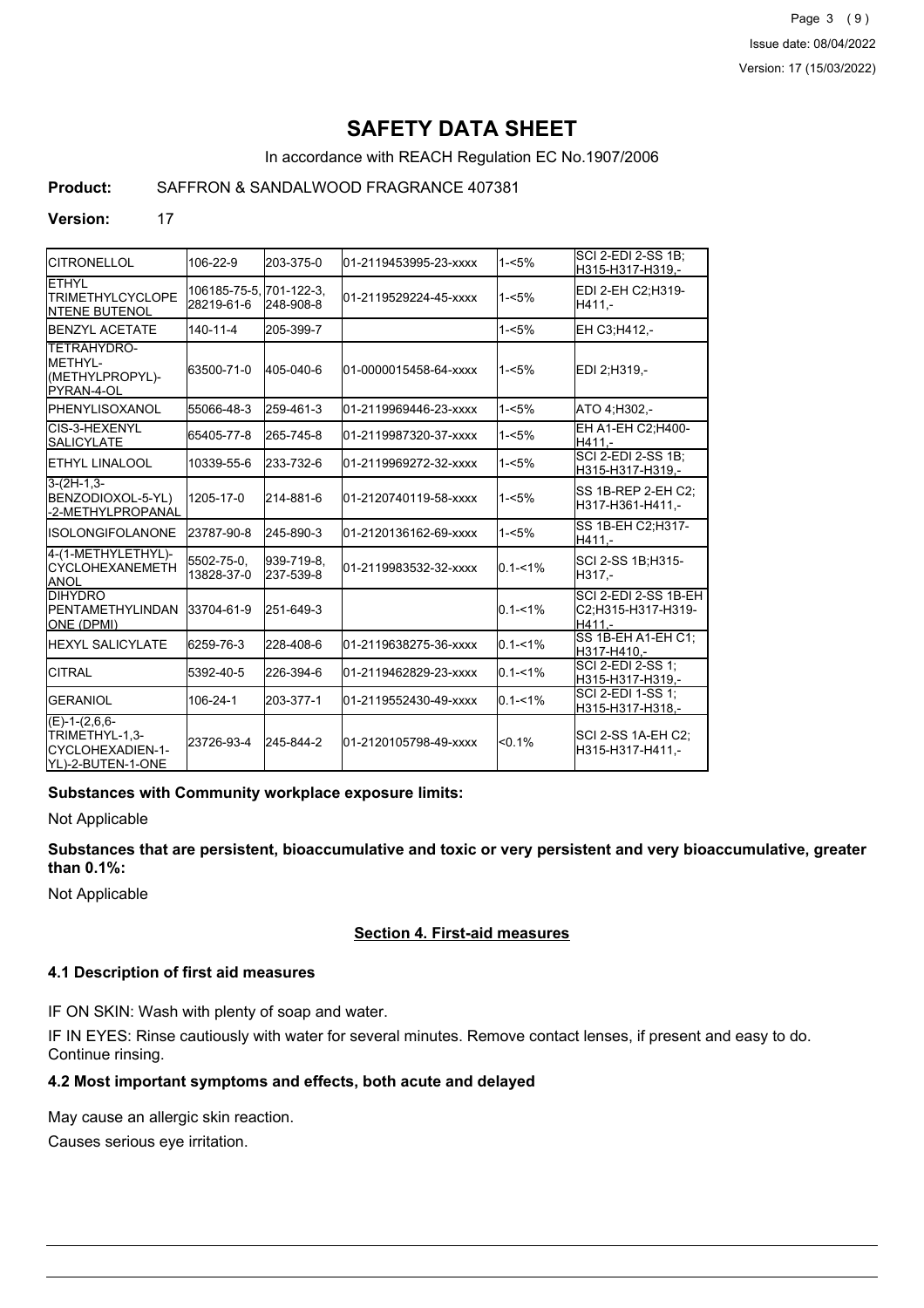Page 4 (9) Issue date: 08/04/2022 Version: 17 (15/03/2022)

# **SAFETY DATA SHEET**

In accordance with REACH Regulation EC No.1907/2006

**Product:** SAFFRON & SANDALWOOD FRAGRANCE 407381

**Version:** 17

## **4.3 Indication of any immediate medical attention and special treatment needed**

None expected, see Section 4.1 for further information.

## **SECTION 5: Firefighting measures**

### **5.1 Extinguishing media**

Suitable media: Carbon dioxide, Dry chemical, Foam.

### **5.2 Special hazards arising from the substance or mixture**

In case of fire, may be liberated: Carbon monoxide, Unidentified organic compounds.

### **5.3 Advice for fire fighters:**

In case of insufficient ventilation, wear suitable respiratory equipment.

## **Section 6. Accidental release measures**

#### **6.1 Personal precautions, protective equipment and emergency procedures:**

Avoid inhalation. Avoid contact with skin and eyes. See protective measures under Section 7 and 8.

#### **6.2 Environmental precautions:**

Keep away from drains, surface and ground water, and soil.

### **6.3 Methods and material for containment and cleaning up:**

Remove ignition sources. Provide adequate ventilation. Avoid excessive inhalation of vapours. Contain spillage immediately by use of sand or inert powder. Dispose of according to local regulations.

## **6.4 Reference to other sections:**

Also refer to sections 8 and 13.

### **Section 7. Handling and storage**

### **7.1 Precautions for safe handling:**

Keep away from heat, sparks, open flames and hot surfaces. - No smoking. Use personal protective equipment as required. Use in accordance with good manufacturing and industrial hygiene practices. Use in areas with adequate ventilation Do not eat, drink or smoke when using this product.

## **7.2 Conditions for safe storage, including any incompatibilities:**

Store in a well-ventilated place. Keep container tightly closed. Keep cool. Ground/bond container and receiving equipment. Use explosion-proof electrical, ventilating and lighting equipment. Use only non-sparking tools. Take precautionary measures against static discharge.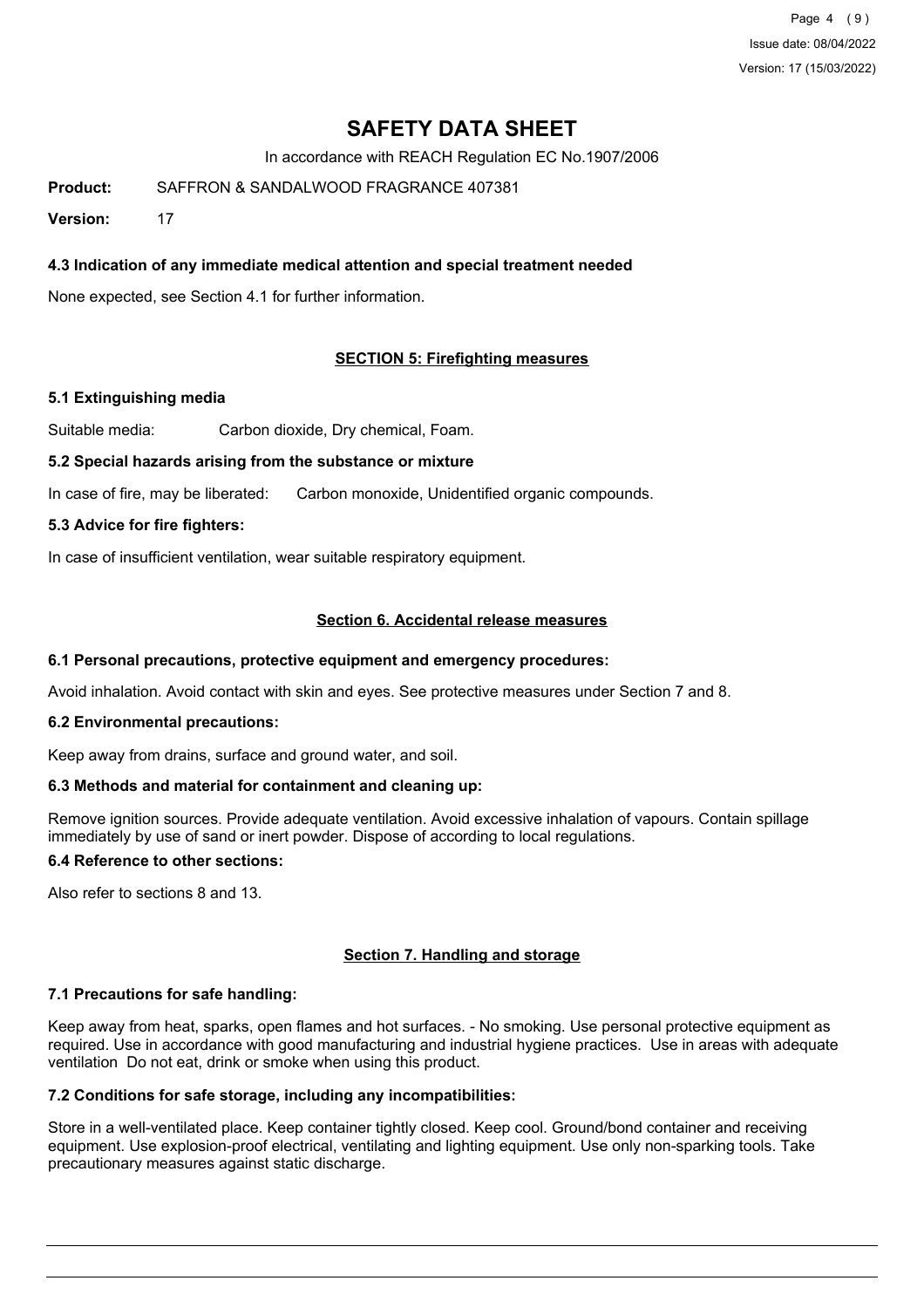Page 5 (9) Issue date: 08/04/2022 Version: 17 (15/03/2022)

# **SAFETY DATA SHEET**

In accordance with REACH Regulation EC No.1907/2006

**Product:** SAFFRON & SANDALWOOD FRAGRANCE 407381

**Version:** 17

## **7.3 Specific end use(s):**

Fragrances: Use in accordance with good manufacturing and industrial hygiene practices.

## **Section 8. Exposure controls/personal protection**

### **8.1 Control parameters**

Workplace exposure limits: Not Applicable

### **8.2 Exposure Controls**

### **Eye / Skin Protection**

Wear protective gloves/eye protection/face protection

### **Respiratory Protection**

Under normal conditions of use and where adequate ventilation is available to prevent build up of excessive vapour, this material should not require special engineering controls. However, in conditions of high or prolonged use, or high temperature or other conditions which increase exposure, the following engineering controls can be used to minimise exposure to personnel: a) Increase ventilation of the area with local exhaust ventilation. b) Personnel can use an approved, appropriately fitted respirator with organic vapour cartridge or canisters and particulate filters. c) Use closed systems for transferring and processing this material.

Also refer to Sections 2 and 7.

### **Section 9. Physical and chemical properties**

### **9.1 Information on basic physical and chemical properties**

| Appearance:                                   | Clear pale yellow to yellow liquid           |
|-----------------------------------------------|----------------------------------------------|
| Odour:                                        | Not determined                               |
| <b>Odour threshold:</b>                       | Not determined                               |
| pH:                                           | Not determined                               |
| Melting point / freezing point:               | Not determined                               |
| Initial boiling point / range:                | Not determined                               |
| <b>Flash point:</b>                           | $>$ 100 °C                                   |
| <b>Evaporation rate:</b>                      | Not determined                               |
| Flammability (solid, gas):                    | Not determined                               |
| Upper/lower flammability or explosive limits: | Product does not present an explosion hazard |
| Vapour pressure:                              | Not determined                               |
| Vapour density:                               | Not determined                               |
| <b>Relative density:</b>                      | 1.0090 - 1.0130                              |
| Solubility(ies):                              | Not determined                               |
| Partition coefficient: n-octanol/water:       | Not determined                               |
| Auto-ignition temperature:                    | Not determined                               |
| <b>Decomposition temperature:</b>             | Not determined                               |
| <b>Viscosity:</b>                             | Not determined                               |
|                                               |                                              |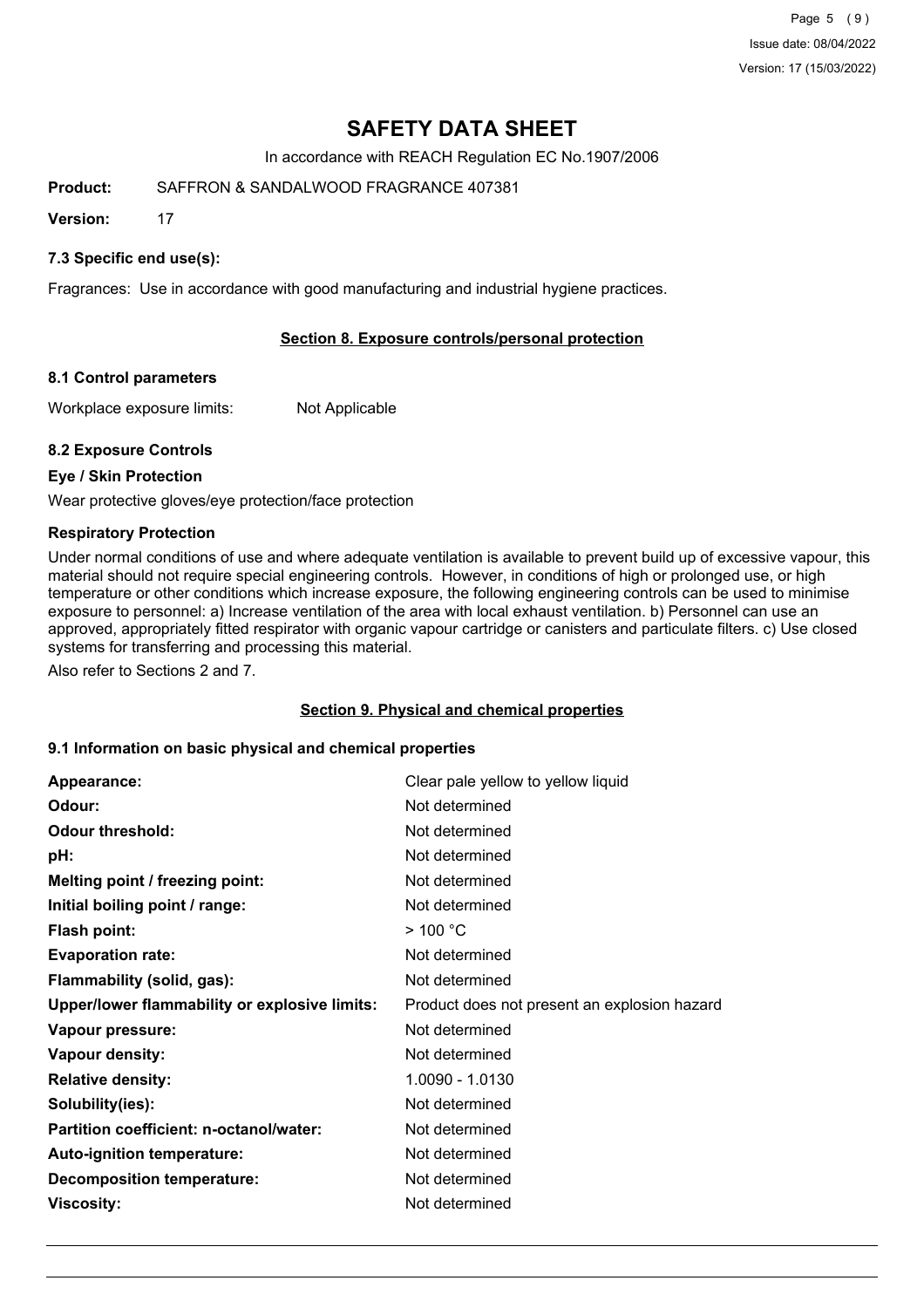Page 6 (9) Issue date: 08/04/2022 Version: 17 (15/03/2022)

# **SAFETY DATA SHEET**

In accordance with REACH Regulation EC No.1907/2006

**Product:** SAFFRON & SANDALWOOD FRAGRANCE 407381

**Version:** 17

**Explosive properties:** Not expected **Oxidising properties:** Not expected

**9.2 Other information:** None available

### **Section 10. Stability and reactivity**

#### **10.1 Reactivity:**

Presents no significant reactivity hazard, by itself or in contact with water.

#### **10.2 Chemical stability:**

Good stability under normal storage conditions.

#### **10.3 Possibility of hazardous reactions:**

Not expected under normal conditions of use.

#### **10.4 Conditions to avoid:**

Avoid extreme heat.

#### **10.5 Incompatible materials:**

Avoid contact with strong acids, alkalis or oxidising agents.

#### **10.6 Hazardous decomposition products:**

Not expected.

### **Section 11. Toxicological information**

#### **11.1 Information on toxicological effects**

This mixture has not been tested as a whole for health effects. The health effects have been calculated using the methods outlined in Regulation (EC) No 1272/2008 (CLP).

| <b>Acute Toxicity:</b>                    | Based on available data the classification criteria are not met. |
|-------------------------------------------|------------------------------------------------------------------|
| <b>Acute Toxicity Oral</b>                | >5000                                                            |
| <b>Acute Toxicity Dermal</b>              | >5000                                                            |
| <b>Acute Toxicity Inhalation</b>          | Not Available                                                    |
| <b>Skin corrosion/irritation:</b>         | Based on available data the classification criteria are not met. |
| Serious eye damage/irritation:            | Eye Damage / Irritation Category 2                               |
| <b>Respiratory or skin sensitisation:</b> | Sensitization - Skin Category 1                                  |
| Germ cell mutagenicity:                   | Based on available data the classification criteria are not met. |
| <b>Carcinogenicity:</b>                   | Based on available data the classification criteria are not met. |
| <b>Reproductive toxicity:</b>             | Based on available data the classification criteria are not met. |
| <b>STOT-single exposure:</b>              | Based on available data the classification criteria are not met. |
| <b>STOT-repeated exposure:</b>            | Based on available data the classification criteria are not met. |
| <b>Aspiration hazard:</b>                 | Based on available data the classification criteria are not met. |

**Information about hazardous ingredients in the mixture**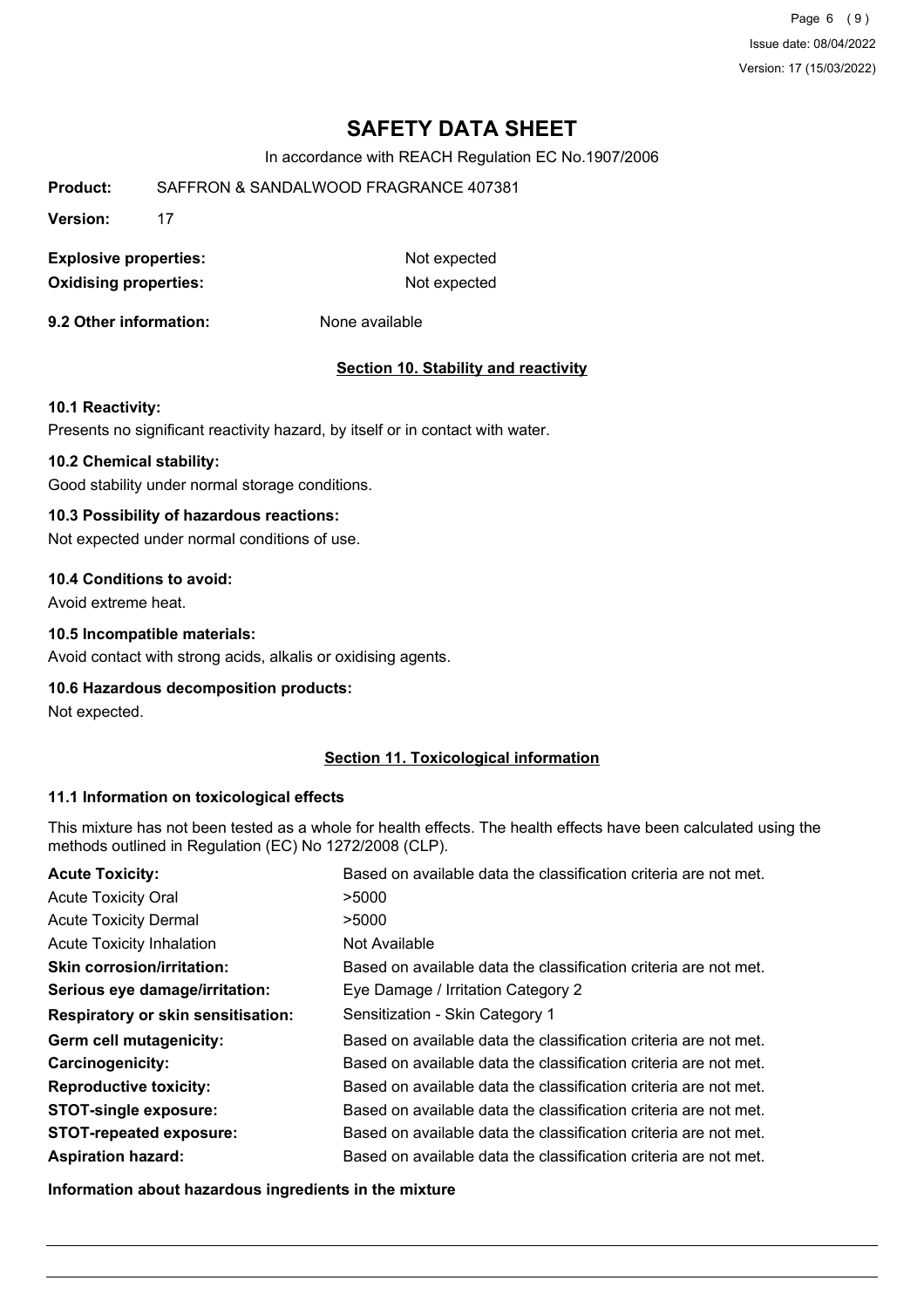Page 7 (9) Issue date: 08/04/2022 Version: 17 (15/03/2022)

# **SAFETY DATA SHEET**

In accordance with REACH Regulation EC No.1907/2006

# **Product:** SAFFRON & SANDALWOOD FRAGRANCE 407381

### **Version:** 17

| Ingredient                           | <b>CAS</b>  | EC                | <b>LD50/ATE Oral</b> | LD50/ATE<br>Dermal | LC50/ATE<br><b>Inhalation</b> | <b>LC50</b><br>Route     |
|--------------------------------------|-------------|-------------------|----------------------|--------------------|-------------------------------|--------------------------|
| <b>IPHENETHYL</b><br><b>IALCOHOL</b> | $ 60-12-8 $ | 200-456-2         | 1610                 | 2500               | Not available                 | <b>Not</b><br>lavailable |
| IPHENYLISOXANOL                      | 55066-48-3  | $ 259 - 461 - 3 $ | 1830                 | 3100               | Not available                 | <b>Not</b><br>lavailable |

Refer to Sections 2 and 3 for additional information.

## **Section 12. Ecological information**

### **12.1 Toxicity:**

Toxic to aquatic life with long lasting effects.

| 12.2 Persistence and degradability: | Not available |
|-------------------------------------|---------------|
| 12.3 Bioaccumulative potential:     | Not available |
| 12.4 Mobility in soil:              | Not available |

# **12.5 Results of PBT and vPvB assessment:**

This substance does not meet the PBT/vPvB criteria of REACH, annex XIII.

**12.6 Other adverse effects:** Not available

## **Section 13. Disposal considerations**

### **13.1 Waste treatment methods:**

Dispose of in accordance with local regulations. Avoid disposing into drainage systems and into the environment. Empty containers should be taken to an approved waste handling site for recycling or disposal.

### **Section 14. Transport information**

| 14.1 UN number:                    | UN3082                                                                                                                       |
|------------------------------------|------------------------------------------------------------------------------------------------------------------------------|
| 14.2 UN Proper Shipping Name:      | ENVIRONMENTALLY HAZARDOUS SUBSTANCE, LIQUID, N.O.S.<br>(OXACYCLOHEXADECEN-2-ONE, TETRAMETHYL<br>ACETYLOCTAHYDRONAPHTHALENES) |
| 14.3 Transport hazard class(es):   | 9                                                                                                                            |
| <b>Sub Risk:</b>                   |                                                                                                                              |
| 14.4. Packing Group:               | Ш                                                                                                                            |
| <b>14.5 Environmental hazards:</b> | This is an environmentally hazardous substance.                                                                              |
| 14.6 Special precautions for user: | None additional                                                                                                              |
|                                    | 14.7 Transport in bulk according to Annex II of MARPOL73/78 and the IBC Code:                                                |

Not applicable

## **Section 15. Regulatory information**

**15.1 Safety, health and environmental regulations/legislation specific for the substance or mixture** None additional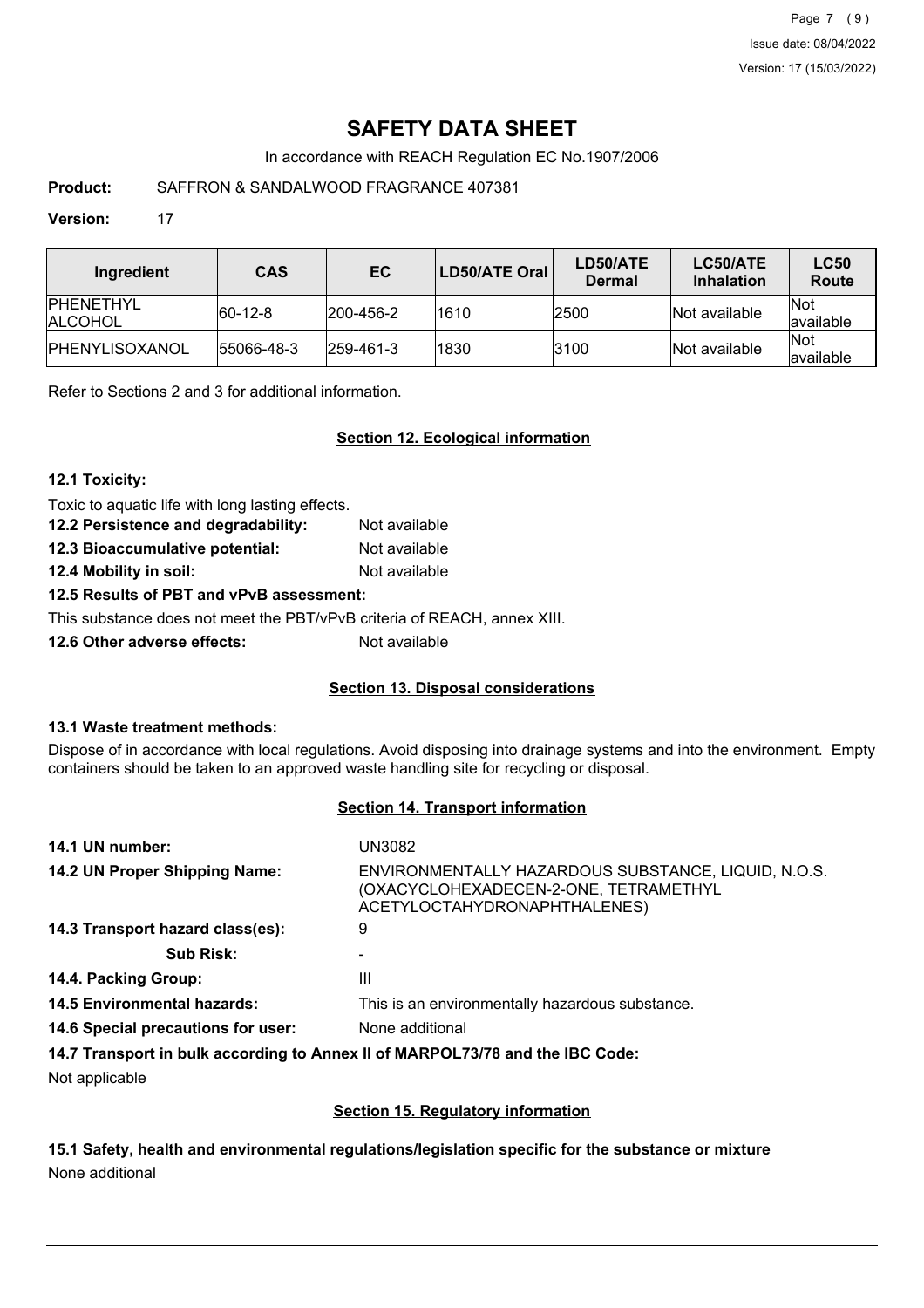Page 8 (9) Issue date: 08/04/2022 Version: 17 (15/03/2022)

# **SAFETY DATA SHEET**

In accordance with REACH Regulation EC No.1907/2006

**Product:** SAFFRON & SANDALWOOD FRAGRANCE 407381

**Version:** 17

## **15.2 Chemical Safety Assessment**

A Chemical Safety Assessment has not been carried out for this product.

### **Section 16. Other information**

| <b>Concentration % Limits:</b> | EH C2=35.97% EH C3=3.56% EDI 2=73.57% SS 1=20.00% EDI 2A=53.<br>79% |
|--------------------------------|---------------------------------------------------------------------|
| Total Fractional Values:       | EH C2=2.78 EH C3=28.06 EDI 2=1.36 SS 1=5.00 EDI 2A=1.86             |

**Key to revisions:**

SECTION 3: Composition/information on ingredients

### **Key to abbreviations:**

| Abbreviation     | <b>Meaning</b>                                                                                                                      |
|------------------|-------------------------------------------------------------------------------------------------------------------------------------|
| ATO 4            | Acute Toxicity - Oral Category 4                                                                                                    |
| EDI 1            | Eye Damage / Irritation Category 1                                                                                                  |
| EDI <sub>2</sub> | Eye Damage / Irritation Category 2                                                                                                  |
| EH A1            | Hazardous to the Aquatic Environment - Acute Hazard Category 1                                                                      |
| EH C1            | Hazardous to the Aquatic Environment - Long-term Hazard Category 1                                                                  |
| EH <sub>C2</sub> | Hazardous to the Aquatic Environment - Long-term Hazard Category 2                                                                  |
| EH C3            | Hazardous to the Aquatic Environment - Long-term Hazard Category 3                                                                  |
| H302             | Harmful if swallowed.                                                                                                               |
| H315             | Causes skin irritation.                                                                                                             |
| H317             | May cause an allergic skin reaction.                                                                                                |
| H318             | Causes serious eye damage.                                                                                                          |
| H319             | Causes serious eye irritation.                                                                                                      |
| H361             | Suspected of damaging fertility or the unborn child.                                                                                |
| H400             | Very toxic to aquatic life.                                                                                                         |
| H410             | Very toxic to aquatic life with long lasting effects.                                                                               |
| H411             | Toxic to aquatic life with long lasting effects.                                                                                    |
| H412             | Harmful to aquatic life with long lasting effects.                                                                                  |
| P202             | Do not handle until all safety precautions have been read and understood.                                                           |
| P261             | Avoid breathing vapour or dust.                                                                                                     |
| P <sub>264</sub> | Wash hands and other contacted skin thoroughly after handling.                                                                      |
| P270             | Do not eat, drink or smoke when using this product.                                                                                 |
| P272             | Contaminated work clothing should not be allowed out of the workplace.                                                              |
| P273             | Avoid release to the environment.                                                                                                   |
| P280             | Wear protective gloves/eye protection/face protection.                                                                              |
| P301/312         | IF SWALLOWED: call a POISON CENTER or doctor/physician if you feel unwell.                                                          |
| P302/352         | IF ON SKIN: Wash with plenty of soap and water.                                                                                     |
| P305/351/338     | IF IN EYES: Rinse cautiously with water for several minutes. Remove contact lenses, if present and easy to<br>do. Continue rinsing. |
| P308/313         | IF exposed or concerned: Get medical advice/attention.                                                                              |